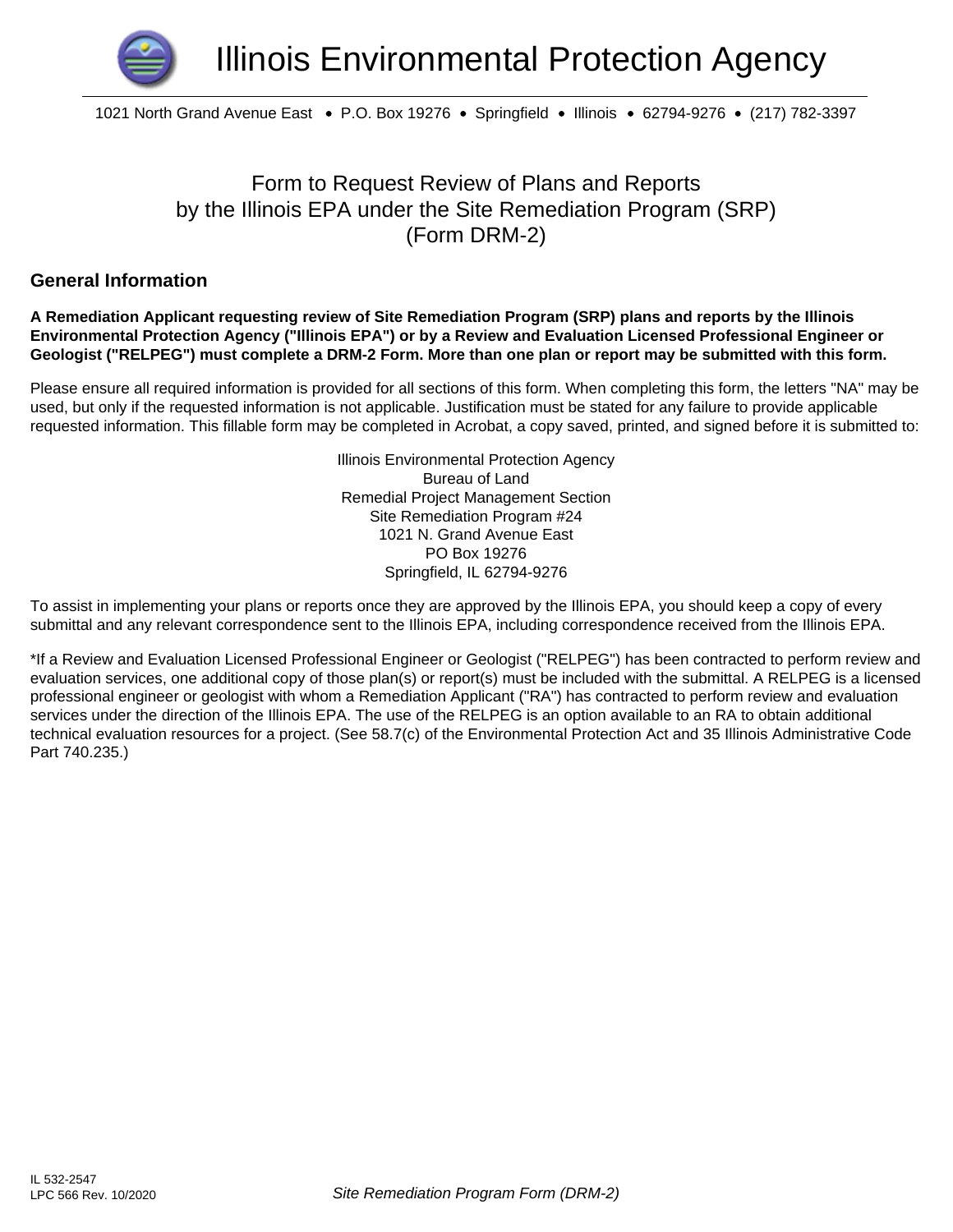

1021 North Grand Avenue East • P.O. Box 19276 • Springfield • Illinois • 62794-9276 • (217) 782-3397

# Site Remediation Program Form (DRM-2)

(To be Submitted with all Plans and Reports)

You may complete this form in Acrobat, save a copy, print, sign, and mail it to the address above.

### **I. Site Identification**

| Site Name:                       |                                                                                                                                                                                                                                                             |        |                                    |        |           |  |
|----------------------------------|-------------------------------------------------------------------------------------------------------------------------------------------------------------------------------------------------------------------------------------------------------------|--------|------------------------------------|--------|-----------|--|
| <b>Street Address:</b>           | <u> 1980 - Johann Barbara, martxa alemaniar arg</u>                                                                                                                                                                                                         |        |                                    |        |           |  |
| City:                            | State: IL                                                                                                                                                                                                                                                   |        | Zip Code: <u>_________________</u> |        | Phone:    |  |
|                                  |                                                                                                                                                                                                                                                             |        |                                    |        |           |  |
| <b>II. Remediation Applicant</b> |                                                                                                                                                                                                                                                             |        |                                    |        |           |  |
|                                  | Applicant's Name: <u>IV</u>                                                                                                                                                                                                                                 |        |                                    |        |           |  |
|                                  |                                                                                                                                                                                                                                                             |        |                                    |        |           |  |
| <b>Street Address:</b>           | <u> 1980 - Johann Barn, mars ann an t-Amhain Aonaich an t-Aonaich an t-Aonaich ann an t-Aonaich ann an t-Aonaich</u>                                                                                                                                        |        |                                    |        | P.O. Box: |  |
|                                  |                                                                                                                                                                                                                                                             |        | Zip Code:                          |        | Phone:    |  |
|                                  |                                                                                                                                                                                                                                                             |        |                                    |        |           |  |
| agreement.                       | I hereby request that the Illinois EPA review and evaluate the attached project documents in accordance with the terms and<br>conditions of the Environmental Protection Act (415 ILCS 5), implementing regulations, and the review and evaluation services |        |                                    |        |           |  |
|                                  |                                                                                                                                                                                                                                                             |        |                                    | Date:  |           |  |
| <b>III. Consultant</b><br>$\Box$ |                                                                                                                                                                                                                                                             |        |                                    |        |           |  |
| Contact's Name:<br>Company:      | <u> 1989 - Johann Stein, marwolaethau a bhann an t-Amhainn an t-Amhainn an t-Amhainn an t-Amhainn an t-Amhainn a</u>                                                                                                                                        |        |                                    |        |           |  |
| Street Address:                  | and the control of the control of the control of the control of the control of the control of the control of the                                                                                                                                            |        |                                    |        | P.O. Box: |  |
| City:                            | <u> 1980 - Johann John Stein, mars ar yw i ganwys y cynnwys y cynnwys y cynnwys y cynnwys y cynnwys y cynnwys y c</u><br><u> 1989 - Johann Barbara, martin a</u>                                                                                            | State: | Zip Code:                          | Phone: |           |  |
| Email Address:                   |                                                                                                                                                                                                                                                             |        |                                    |        |           |  |